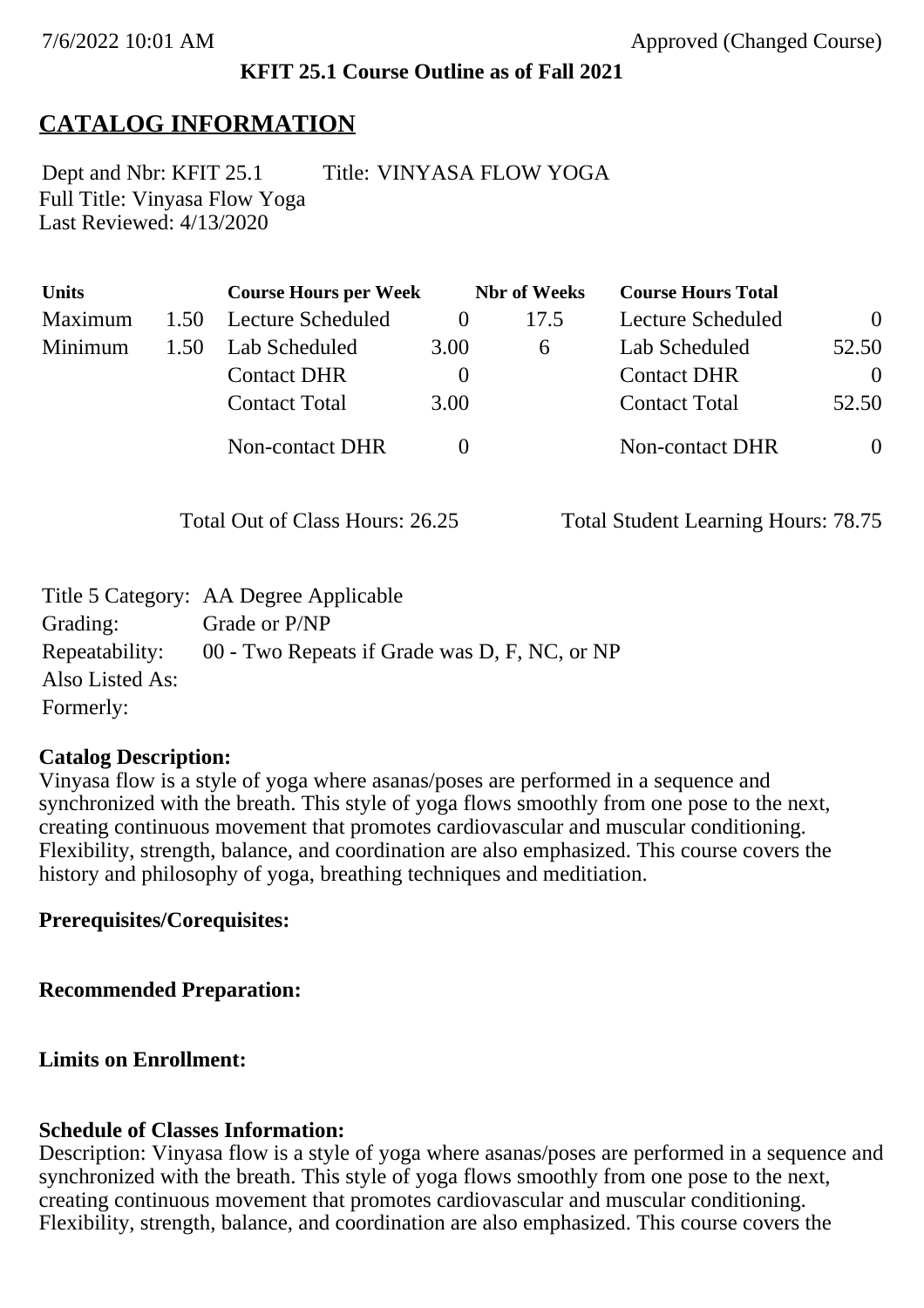history and philosophy of yoga, breathing techniques and meditiation. (Grade or P/NP) Prerequisites/Corequisites: Recommended: Limits on Enrollment: Transfer Credit: CSU;UC. Repeatability: Two Repeats if Grade was D, F, NC, or NP

# **ARTICULATION, MAJOR, and CERTIFICATION INFORMATION:**

| <b>AS Degree:</b><br><b>CSU GE:</b> | <b>Area</b><br><b>Transfer Area</b> |            | Effective:<br>Effective: | Inactive:<br>Inactive: |           |
|-------------------------------------|-------------------------------------|------------|--------------------------|------------------------|-----------|
| IGETC:                              | <b>Transfer Area</b>                |            |                          | Effective:             | Inactive: |
| <b>CSU Transfer: Transferable</b>   |                                     | Effective: | Fall 2013                | Inactive:              |           |
| <b>UC Transfer:</b> Transferable    |                                     | Effective: | Fall 2013                | Inactive:              |           |

**CID:**

### **Certificate/Major Applicable:**

[Both Certificate and Major Applicable](SR_ClassCheck.aspx?CourseKey=KFIT25.1)

## **COURSE CONTENT**

### **Student Learning Outcomes:**

Upon completion of the course, students will be able to:

- 1. Perform vinyasa flow sequences integrating proper breathing techniques and body alignment.
- 2. Design a vinyasa flow sequence to improve cardiovascular endurance, flexibility, muscular strength, balance, and coordination.
- 3. Apply yoga techniques and benefits into daily life practices.

### **Objectives:**

Students will be able to:

- 1. Demonstrate proper alignment and coordination while performing vinyasa flow sequences.
- 2. Describe the history and philosophy of yoga.
- 3. Demonstrate proper breathing techniqes for vinyasa flow sequences.
- 4. Describe and apply types of meditation.

## **Topics and Scope:**

- I. Yoga Principles
	- A. Movement Principles
		- 1. Sagittal flexion, extension, and elongation
		- 2. Lateral flexion, extension, and elongation
		- 3. Rotation
		- 4. Inversion
		- 5. Centering
	- B. Body Awareness
		- 1. Alignment
		- 2. Balance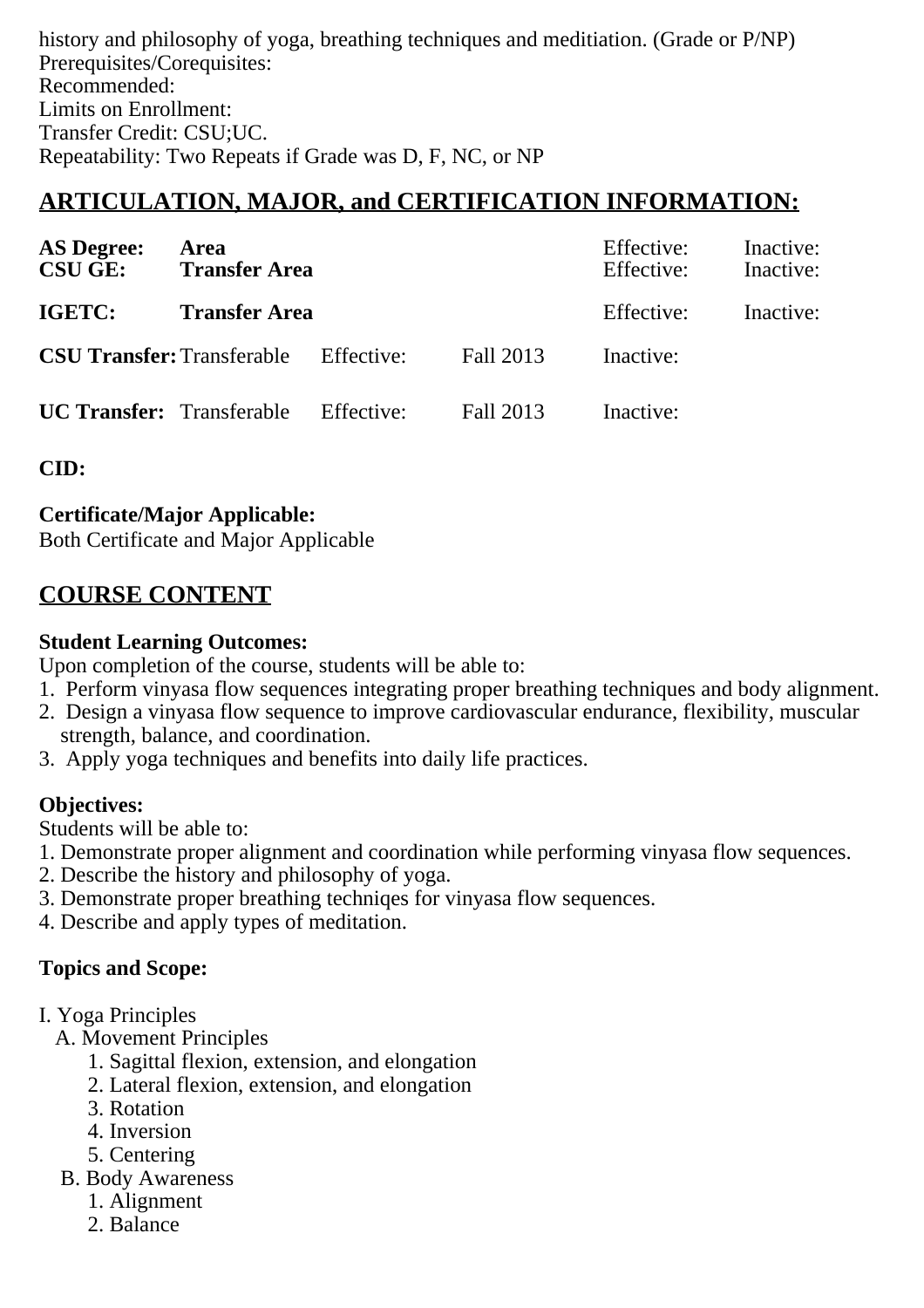- 3. Integration
- II. Vinyasa Flow Sequences
	- A. Sun salutations
	- B. Moon salutations
	- C. Creating a sequence
	- D. Breath integration and synchronization
	- E. Progressions and modification for personal level
	- F. Coordination
- III. History and Philosophy of Yoga
	- A. Pantanjali's eight limbs
	- B. Styles and types of yoga
	- C. Origins and evolution
- IV. Pranayama (Breathing) Techniques
	- A. Integration with yoga asanas
	- B. Relaxation and meditation
	- C. Cleansing and clearing
- V. Yoga Practice
	- A. Designing personal practice
	- B. Integrating yoga practice into daily living
	- C. Benefits of yoga
	- D. Using yoga techniques functionally
	- E. Meditation practices
	- F. Mind/body connection

### **Assignment:**

Students are expected to spend an additional one and one-half hours per week outside of class completing one or more of the following assignments:

- 1. Written personal yoga goals (1 page)
- 2. Reflective analysis of personal growth, experience and progress (1-2 per semester)
- 3. Journal entries (4-10 per semester)
- 4. Personal vinyasa flow sequence and yoga practice
- 5. Skill performance examination
- 6. One to three exam(s) and/or quiz(zes)

## **Methods of Evaluation/Basis of Grade:**

**Writing:** Assessment tools that demonstrate writing skills and/or require students to select, organize and explain ideas in writing.

Personal goals, journal entries, personal sequence and practice

**Problem Solving:** Assessment tools, other than exams, that demonstrate competence in computational or noncomputational problem solving skills.

Writing  $10 - 30\%$